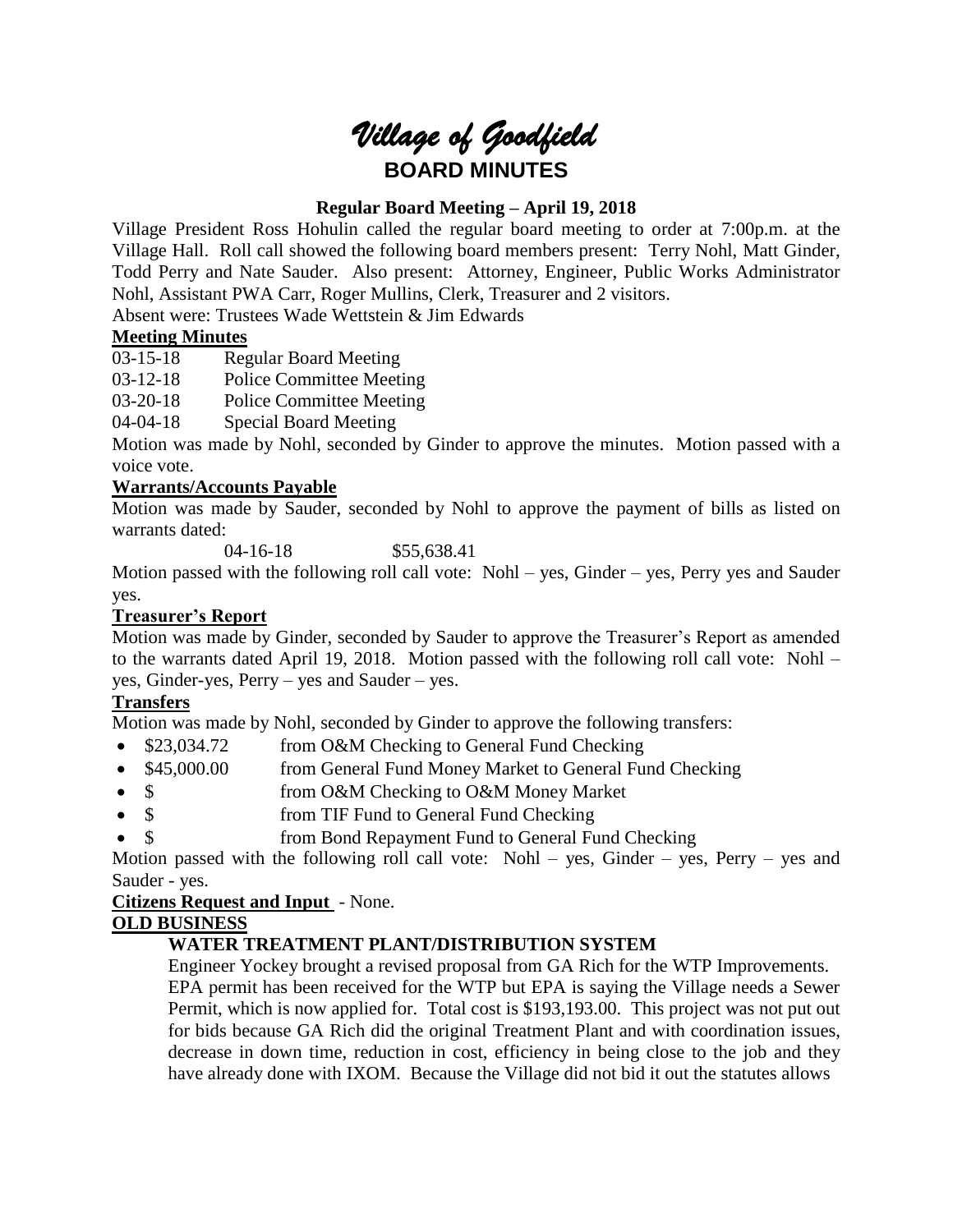us to accept this bid if 2/3 of the elected Trustees approve it. Motion was made by Nohl, seconded by Sauder to approve GA Rich proposal in the amount of \$193,193.00.

Motion was made by Sauder, seconded by Ginder to approve IXOM proposal with no Notice to Proceed given until the Village has estimated cost from Zeller and GA Rich. Motion passed with the following roll call vote: Nohl – yes, Ginder yes, Perry – yes and Sauder – yes.

#### **1. Water Main Extension**

Nothing discussed.

#### **SEWER TREATMENT PLANT/DISTRIBUTION SYSTEM**

#### **1. Trunk Sewer Improvements, Clearing Brush, Easements** Nothing discussed.

**Payment of outstanding invoices upon request of Village Engineer**

There were no outstanding invoices.

#### **Comprehensive Plan/Mile and a half radius map**

Nothing discussed.

#### **Safety Improvement for Norfolk Southern Railroad @ Harrison & Birkey Street**

Still waiting on railroad safety insurance. Engineer received written notice form Cullinan to hold pricing if we want to do parking on Harrison Street.

## **1. Possible Paving of Harrison Street**

Cost estimate is \$5700 if Village does prep work. Motion was made by Ginder, seconded by Nohl to approve paving of Harrison Street parking. Motion passed with the following roll call vote: Nohl – yes, Ginder yes, Perry – yes and Sauder – yes.

#### **Possible Annexation**

PWA Nohl had a conversation with Max Hoerr regarding annexation. Josh told Max the Village needs to sit down and talk with him, Steve Knapp and Chance Knapp regarding annexation.

#### **Garage Addition – Bids**

The Village received 2 bids:

| <b>Hein Construction</b>  | \$535,000 |
|---------------------------|-----------|
| Peoria Metro Construction | \$431,700 |

These bids came in higher than expected. Motion was made by Nohl, seconded by Perry to reject all bids. Motion passed with the following roll call vote: Nohl – yes, Ginder yes, Perry – yes and Sauder – yes.

## **Storm Sewer / Sanitary Sewer SE Development**

Nothing discussed.

## **Barn III Dinner Theater**

#### **1. Annexation Costs**

The Village received an email from Abby Reel stating she is agreeable to annexing 1445 Timberline Drive property under the following conditions:

- She maintains her right to raise livestock, including, but not limited to horses, donkeys/mules, sheep, pigs, goats, llamas, cattle, poultry, honey bees, etc. on the property.
- She maintains her right to install renewable energy products for residential or commercial use, including, but not limited to, solar, wind and geothermal.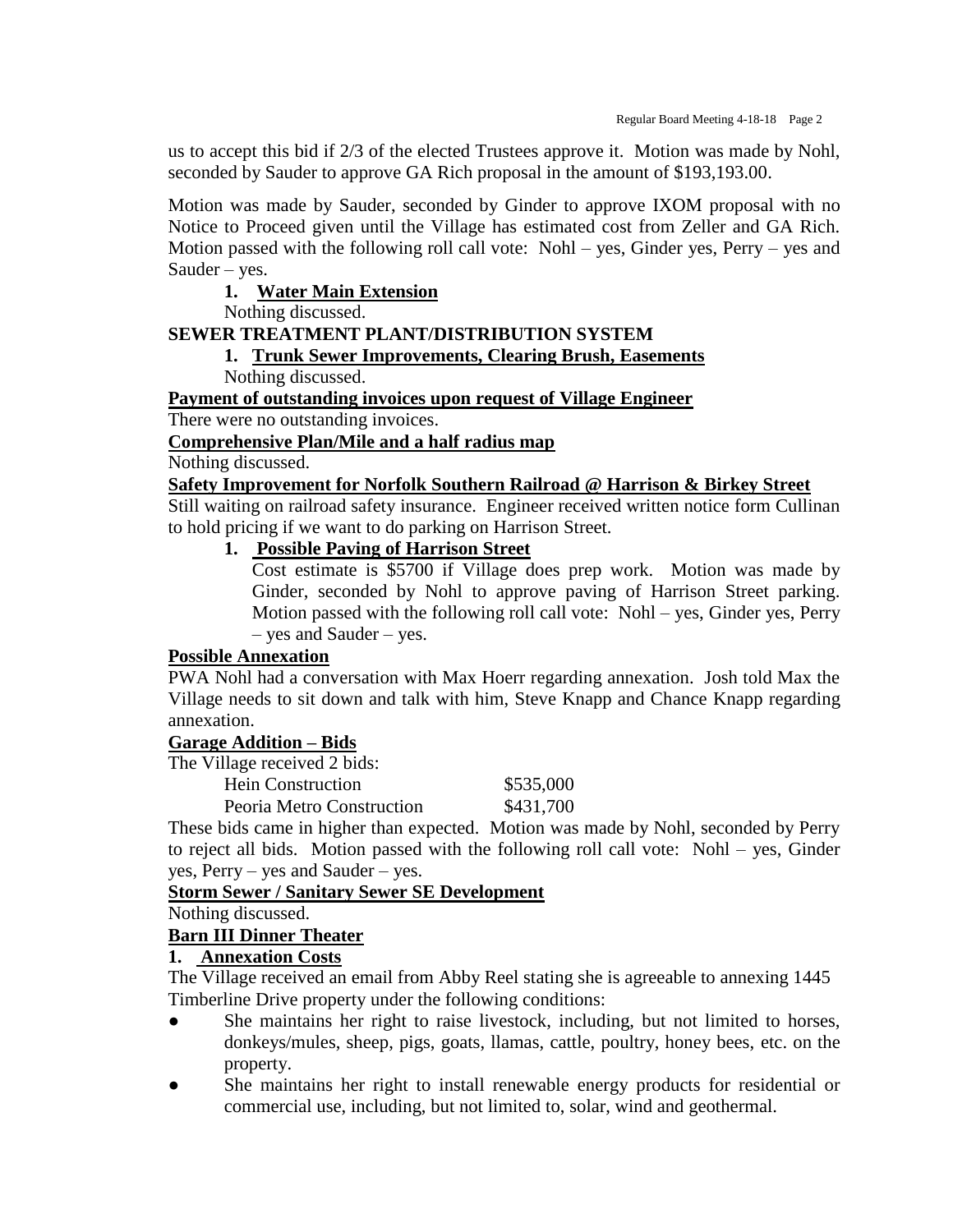• She maintains her right to burn brush piles composed of yard debris, tree branches, and other miscellaneous natural elements typically acceptable to be burned in a township property.

This request will be considered by a committee in the near future.

The Village will need a permanent easement and a construction easement.

#### **2. ROW Negotiations for Water Main Extension**

Letters have been sent to Dr. Merheb, Dave Kuntz, Josh Kuntz and Clay and Angie Edwards.

#### **3. Barn III Water Main Extension Bids**

The Village received 4 bids on this project.

|  | \$52,099.00  |
|--|--------------|
|  | \$84,921.00  |
|  | \$85,228.12  |
|  | \$100,136.00 |
|  |              |

Motion was made by Ginder, seconded by Nohl to approve low bid from Hoerr Construction in the amount of \$52,099.00. Motion passed with the following roll call vote: Nohl – yes, Ginder yes, Perry – yes and Sauder – yes.

#### **Police Contract**

After the 3-20-18 Police Committee Meeting Chairman Edwards proposed the Village would possibly be willing to approve a 7% increase. Chief Potts confirmed that the Deer Creek Board approved that. New contract amount is \$84,864.00/year or \$7,072.00/month. Motion was made by Nohl, seconded by Perry to approve the Police Contract in the amount of \$84,864.00/year. Motion passed with the following roll call vote: Nohl – yes, Ginder yes, Perry – yes and Sauder – yes.

## **Ordinance – Sec. 9.121 Deposits on Streets and Sidewalks**

Attorney will draft ordinance for next month.

## **2018 Street Repair Drive Through**

The drive through was completed and it was decided that no street program will be done this year. Our streets are in pretty good shape. We will need to do some crack sealing and spray patching.

#### **Website Update/Goodfield Facebook Page**

The website needs some updating. Trustee Nate Sauder agreed to look into this.

#### **NEW BUSINESS**

#### **Adopt International Commercial Building Code**

Tabled.

#### **Goodfield Crossing Lots 10 & 11 Vacate Easement between lots**

Utilities have not signed off on easements yet. Engineer Yockey will have this for next month's meeting.

#### **Goodfield Crossing Utilities outside of Utility Easement**

PWA Nohl informed the Board that all utilities are not in utility easements, they are all on private property.

#### **New Contract for Backhoe Lease with Martin Equipment**

Motion was made by Nohl, seconded by Perry to approve 5 year lease with \$10,825.00 annual payment. Motion passed with the following roll call vote: Nohl – yes, Ginder yes, Perry – yes and Sauder – yes.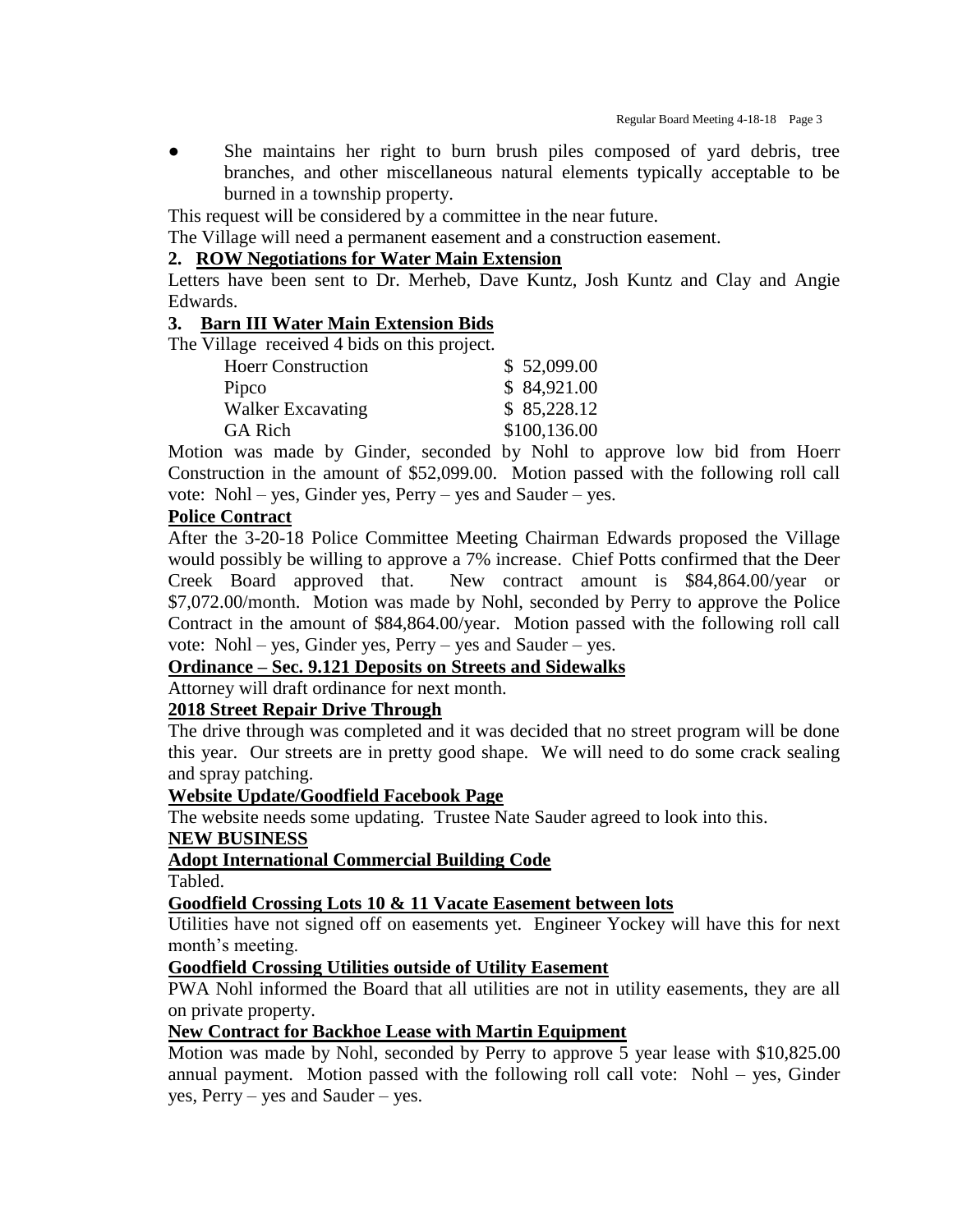#### **Budget/Appropriations**

Finance Committee Meeting is scheduled for April 24, 2018 immediately following a Streets & Alleys Committee Meeting. Agenda is to discuss Budget/Appropriations.

## **CMS Health Insurance Renewal**

Tabled.

## **Parking – Legacy Drive, Commercial & I-74 Drive**

PWA Nohl will talk to Attorney Gronewold and this ordinance will be discussed at next month's Board Meeting.

## **Goodfield Disposal – Will Rokey**

Goodfield Disposal's 3 year contract ends in May. Will Rokey expressed how much he appreciates working with Goodfield and would like to renew the contract with a \$1.00 increase on garbage disposal. Landfill rates continue to go up each year.

Motion was made by Ginder, seconded by Sauder to approve another 3 year contract with Goodfield Disposal for \$14.00 per month. Motion passed with the following roll call vote: Nohl – yes, Ginder yes, Perry – yes and Sauder – yes.

## **Appointment of Roger Mullins to replace Trustee Wade Wettstein**

Motion was made by Nohl, seconded by Ginder to appoint Roger Mullins to replace Trustee Wade Wettstein effective upon Wade's resignation letter. Motion passed with the following roll call vote: Nohl – yes, Wettstein – yes, Ginder yes, Perry – yes, Edwards – yes and Sauder – yes.

## **Schedule Committee Meetings**

Finance Committee Meeting April 24, 2018 at 7:00pm to discuss budget.

Streets & Alleys Committee April 24, 2018 at 6:30 to discuss possible annexation.

Reschedule May 17, 2018 Regular Board Meeting to May 24, 2018 due to conflicts.

## **Municipal Calendar**

Completed.

**Other Business**

## **Garage Storm Water Drainage Design**

At the 4-4-18 Special Board Meeting the Board gave Engineer Yockey the authority to design storm drainage at the Village Hall/Garage. The addition will extend west of the current garage to about 5' from the property line. A good share of the drainage from the south hits the corner of where the building stops now. The plan is to analyze run off and figure out what kind of storm sewer can handle a 5 year storm . Strom sewer would be under the proposed building run so we would catch it at the corner and put in a larger than an 8" plastic off at corner and send north and intercept existing storm on RR ROW. Still have to take into account bigger than a 5 year storm  $-$  so the thought is to put a curb or concrete trough along building to guide flood route to the west and then around building. This would be put inside an existing casing pipe. PWA will talk to railroad to make sure there is no issue there. Where we intercept the storm sewer on the railroad right of way there would be a manhole and we would put an open lid on manhole and the reason is some drainage could go in but a bigger reason is if some water is surcharged and our water can't go out the elevation on the ground down there is lower so the water would just come out of the manhole as a relief point. LYB is going to do a topo of the ground.

**Engineer –** None.